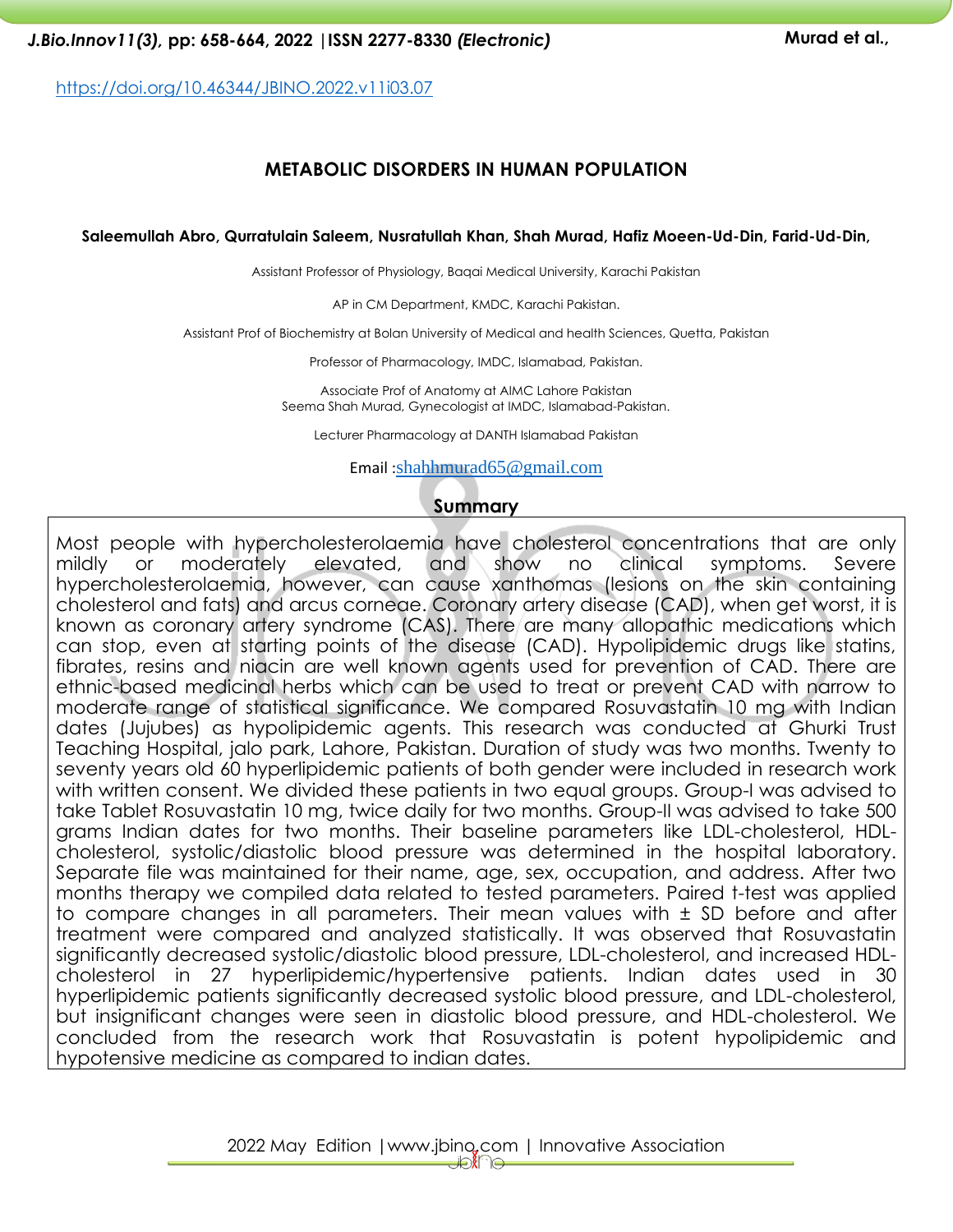### **Introduction:**

It is estimated that 6 in 10 adults in England have cholesterol levels above 5 mmol/litre. Primary non-familial hypercholesterolaemia affects about 4% of the adult population, totalling approximately 1.5 million people in England, of whom an estimated 600,000 are diagnosed and 460,000 are receiving treatment. Primary heterozygous familial hypercholesterolaemia affects an estimated 1 in 500 people, totalling 106,000 in England (although only 15– 17% are diagnosed).

Great number of modern drugs are still derived from natural sources and 25 per cent of all prescriptions contain one or more active ingredients from plants<sup>1</sup>. Researchers has estimated that 80 per cent of the population of developing countries still relies on medicinal plants for their primary health care needs and ensure patient safety by upgrading the skills and knowledge of traditional medicine providers2-4. Saponins and alkaloids present in indian dates (JUJUBES) fruit is directly associated with purifying the blood and eradicating harmful toxins from the body's systems. This antioxidant effect helps prevent a large number of disorders and diseases, like hyperlipidemia, hypertension, and hyperglycemia. And also indian dates ease the stress on the immune and lymphatic system and reduces blood pressure5-9. Consumption of fruits and vegetables is a common suggestion for people trying to lose weight, and Indian date is another that can simply be added to that list. With a low calorie count and a higher protein and fiber level, indian date helps to satisfy nutritional needs and fill up, which prevent from snacking in between meals. This will help maintain diet or prevent any additional weight gain<sup>10</sup>.

Indian dates ie; Jujube is one of the good sources of antioxidant content, like vitamin C, vitamin A, and numerous organic compounds. Antioxidants help to neutralize free radicals, the dangerous byproducts of cellular respiration, which are liable for several chronic diseases and illness within the body. Vitamin C also encourages the production of white blood cells, the first line of defense of human body immune system<sup>11,12</sup>. The use of statin agents in patients with acute coronary syndromes (ACSs) remains an area of intense clinical interest13. Statin therapy has an established secondary preventive benefit in patients with coronary artery disease, and its extension to acute coronary syndrome seems logical<sup>14</sup>. A number of observational studies have shown an association between initiation of statin therapy early in acute coronary syndrome and improved clinical outcome. Four randomized controlled trials have examined the use of statin therapy for acute coronary syndrome: the Myocardial Ischemia Reduction with Aggressive Cholesterol Lowering study, the Pravastatin Turkish Trial, the Rosuvastatin on Risk Diminishing After Acute Myocardial Infarction study, and the Lipid-Coronary Artery Disease study. Three of these trials showed a benefit with early initiation of statin therapy, whereas one trial demonstrated neither benefit nor harm15. To reversing the inhibitory effect of oxidized LDL on nitric oxide synthase-3, Rusuvastatin also have direct antioxidant effects on LDL in vitro and ex vivo. Metabolites of Rusuvastatin, but not the parent compound, inhibit oxidation of both LDL and very-low-density lipoprotein as well as high-density lipoprotein<sup>16</sup>. Metabolites, representing 70% of active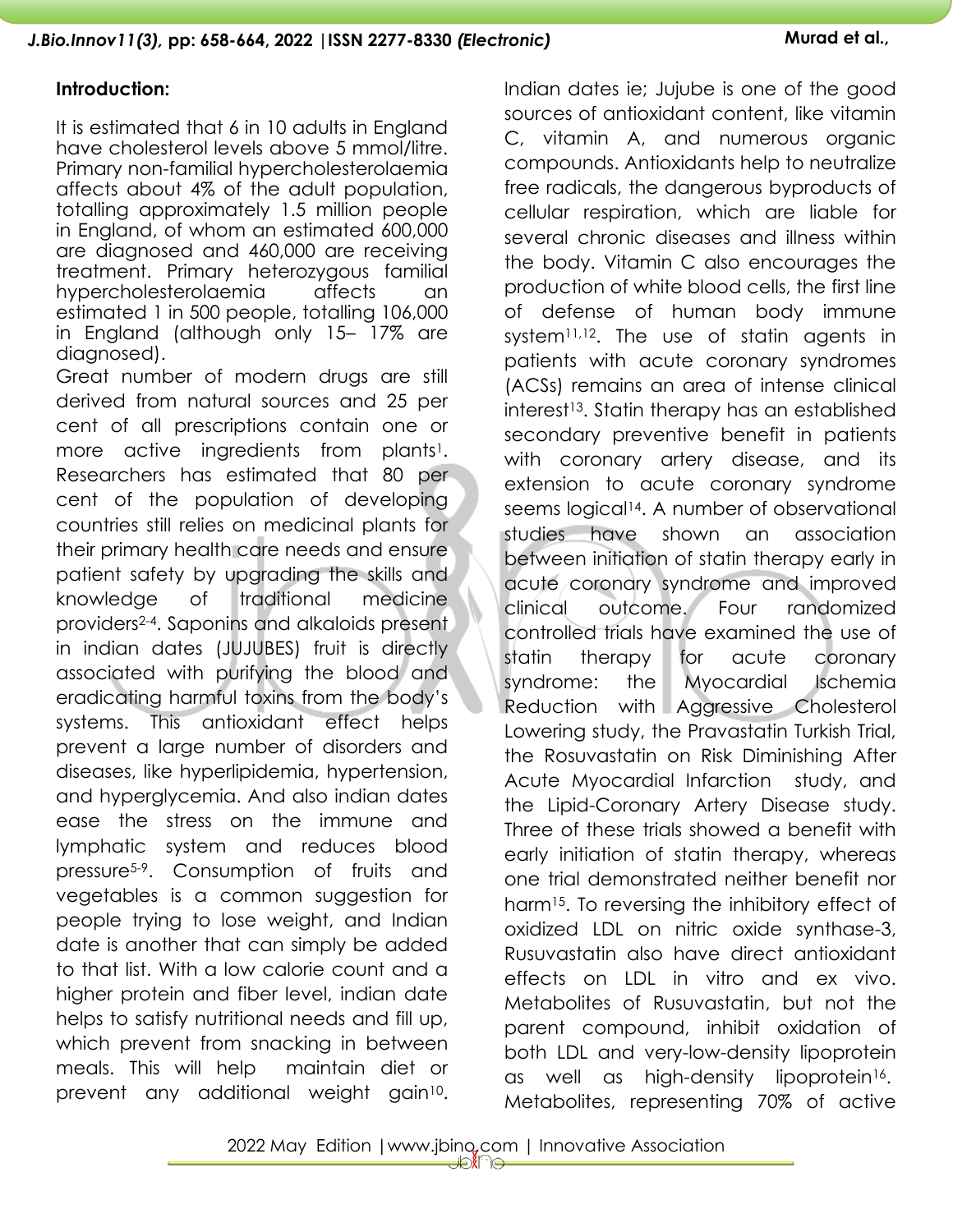Rusuvastatin in plasma, demonstrate free radical-scavenging abilities that may contribute to inhibition of lipoprotein oxidation17. Rusuvastatin also indirectly affect normal oxidative mechanisms by curbing the ability of macrophages to oxidize lipoproteins18.

## **Subjects and Method:**

The research was conducted at Ghurki Trust Teaching Hospital, lahore-pakistan from January 2016 to June 2016. Sixty primary and secondary hyperlipidemic and hypertensive patients were selected from Ghurki Trust Teaching Hospital, Lahore, Pakistan. The research aim was to compare hypolipidemic and hypertensive effects of Rosuvastatin 10 mg and Ziziphus Jujubes (Indian dates) in these patients. Both male and female patients suffering from primary or secondary hyperlipidemia were selected. The age limit for patients was 20 to 70 years. Patients suffering from any major organ disease like liver, lungs, kidney, thyroid, heart and eye complications were excluded from the research. Written consent was taken from all participants. Baseline Lipid Profile was determined in Biochemistry lab of the Hospital. Serum cholesterol was estimated by enzymatic method using kit Cat. No: 303113050 by Eli Tech Diagnostic, France. Serum HDL-cholesterol was determined by using kit Cat No: 303210040 by Elli Tech Diagnostic, France. Chylomicrons, low density lipoprotein and very low density lipoprotein are specially precipitated with phosphotungstic acid and magnesium ions can then be removed by centrifugation,

while high density lipoproteins remain in the supernatant. Cholesterol included in this phase is measured by an enzymatic method. LDL-cholesterol was calculated according to Friedwald formula<sup>16</sup> ie; LDL= TC-(TG/5+ HDL-C). All Patients were divided in two groups, 3o patients in each group. Group-I was on Tablet Rosuvastatin 10 mg twice daily for two months. Group-II was on Jujube 500 grams daily in three divided times to eat. They were advised to take this fruit for two months. Mean values ± SD were taken for statistical analysis. For parallel comparision, we used paired 't' test to get significance changes in tested parameters at start of treatment and at end of the research work. P-value >0.05 was considered as non-significant change, p-value <0.01 was considered as significant and p-value <0.001 was considered as highly significant change in the tested parameter. We used SPSS version 2010 for statistical analysis.

# **Results:**

HMG-CoA reductase inhibitor (Rosuvastatin 10 mg) when used for two months in 27 hyperlipidemic patients, it reduced systolic blood pressure 30.1 mm of mercury and diastolic blood pressure 9.7 mm of mercury, LDL-C 29.2 mg/dl, and increased HDL-C 7.3 mg/dl. In group-II (n=30) which was advised to take Indian dates for two months, it reduced systolic blood pressure 10. 9 mm of mercury, diastolic blood pressure 5.1 mm of mercury, LDL-C 7.9 mg/dl and increased HDL-C 3.3 mg/dl. Changes in all parameters are shown in table-I and table-II.

TABLE-I showing group-I's ( $n= 27$ ) mean values  $\pm$  SD of all parameters tested, changes in parameters, and its statistical significance in change

2022 May Edition |www.jbino.com | Innovative Association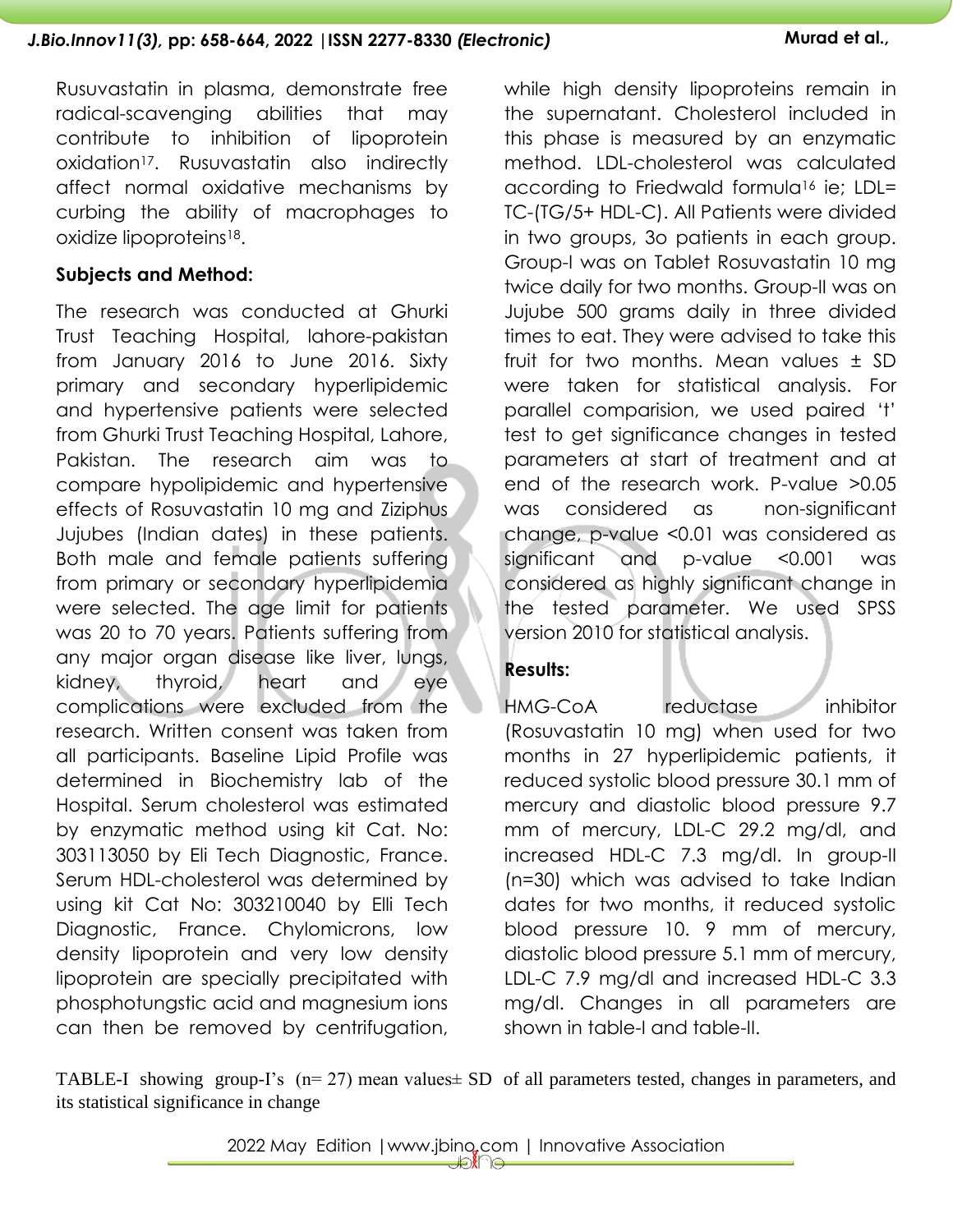### *J.Bio.Innov11(3),* **pp: 658-664, 2022 |ISSN 2277-8330** *(Electronic)* **Murad et al.,**

| Parameter  | At starting of treatment | After two months  | Change in parameter   | significance<br>Statistical<br>$(n-$<br>value) |
|------------|--------------------------|-------------------|-----------------------|------------------------------------------------|
| <b>SBP</b> | $150.22 \pm 1.11$        | $120.11 \pm 1.91$ | 30.1                  | < 0.001                                        |
| <b>DBP</b> | $97.91 \pm 1.21$         | $88.21 \pm 1.11$  | 9.7                   | < 0.01                                         |
| LDL-C      | $210.16 \pm 2.11$        | $180.97 \pm 2.22$ | 29.2                  | < 0.001                                        |
| HDL-C      | $37.91 \pm 1.91$         | $45.21 \pm 2.19$  | $\sim$ $\sim$<br>نہ ہ | < 0.01                                         |

TABLE-II showing group-II's (n=30) mean values± SD of all parameters tested, changes in parameters, and its statistical significance in change

| Parameter  | At starting of treatment | After two months  | Change in parameter | significance<br>Statistical<br>$(p-$<br>value) |
|------------|--------------------------|-------------------|---------------------|------------------------------------------------|
| SBP        | $141.71 \pm 2.21$        | $130.78 \pm 1.11$ | 10.9                | $< \hspace{-0.2em}0.01$                        |
| <b>DBP</b> | $93.61 \pm 2.00$         | $88.54 \pm 1.10$  | ا د ب               | >0.05                                          |
| LDL-C      | $198.82 \pm 2.17$        | $190.91 \pm 1.73$ | 7.9                 | $< \hspace{-0.2em}0.01$                        |
| HDL-C      | $38.61 + 2.19$           | $41.91 \pm 2.97$  | 3.3                 | >0.05                                          |

SBP means systolic blood pressure, DBP means diastolic blood pressure measured in mm of mercury, LDL-C means low density lipoprotein cholesterol, HDL-C means high density lipoprotein cholesterol measured in mg/dl. 'n' means sample size.

#### **Discussion:**

In our results two months therapy by Rosuvastatin 10 mg when used in 27 hyperlipidemic patients, it affected, when statistically analyzed, all tested parameters included systolic/diastolic blood pressure, LDL-cholesterol and HDL-cholesterol. Indian dates proved no significant changes in 30 hyperlipidemic patients in their diastolic blood pressure and HDL-cholesterol, but did affect systolic blood pressure and LDLcholesterol significantly, with p-values  $\leq$ 0.01. Bihva C et al<sup>19</sup> explained same mechanism of action of Rosuvastatin as described in text books of medicines, pharmacology and therapeutics that it inhibits HMG-CoA reductase enzyme which is responsible to synthesize cholesterol in human body. They proved same effects of this drug on 56 hyperlipidemic patients. Cella V etal 20 proved 30.99 mg/dl reduction in LDLcholesterol when they used Rosuvastatin 10 mg once daily for three months in 109 hyperlipidemic patients. Mekatal Y et al<sup>21</sup> said in their conclusion that statins are the

best among hypolipidemic agents used in patients suffering from primary or secondary hyperlipidemia. Ketylu V et al<sup>22</sup> emphasized to use Rosuvastatin in those patients who are victimized by metabolic syndrome with increased oxidative stress causing lethality in these patients due to myocardial infarction. Burden of free radical formation, diabetes, obesity, hypertension, hypo or hyperthyroidism, excessive inflammatory reactions in body, and utilization of fatty foods may cause, rather do cause coronary artery syndrome which is difficult to treat, but not impossible. Statins like Rosuvastatin is the best example of drugs used in these patients23. Kakati PY et al<sup>24</sup> have provided other options of treating patients suffering from hyperlipidemia, other than allopathic drug regimens. They recommended herbal medicines or medicinal plants to treat complicated cases of hyperlipidemia. They used Indian dates in 46 hyperlipidemic patients one kg daily for three days and proved LDL-cholesterol reduction 8 mg/dl. No HDL-cholesterol increase was seen by them. Lomateevasel IO et al<sup>25</sup> proved 20.6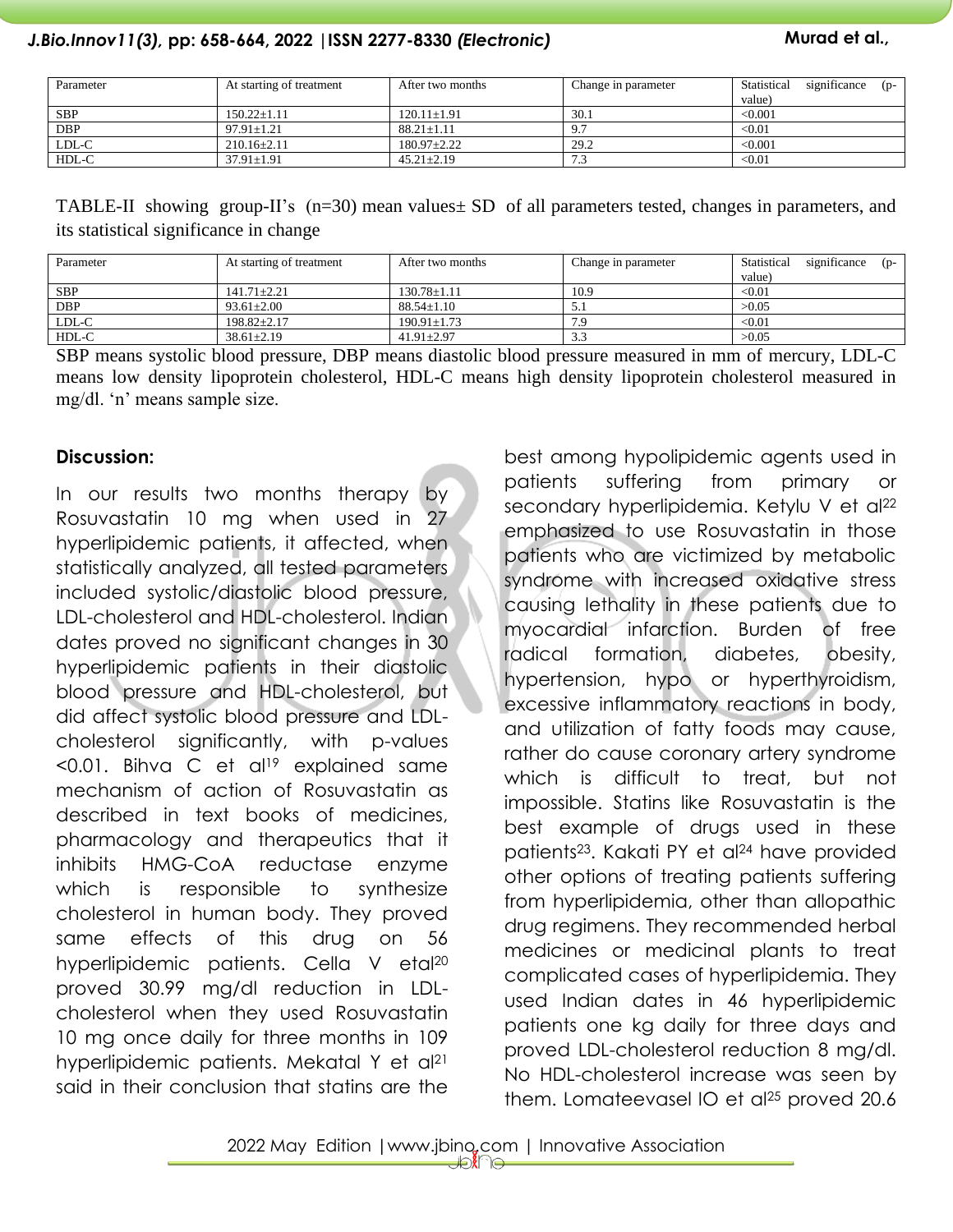mg/dl reduction in LDL-cholesterol when 400 grams indian dates were used in 22 hyperlipidemic patients for two months. They also proved reduction in blood pressure significantly in their patients. Blood pressure significant effect is not proved in many studies conducted on indian dates<sup>26</sup>.Terala ET et al<sup>27</sup> proved significant effects of jujubes Z on all parameters of lipid profile and hypoglycemic effects of this fruit when 250 grams of jujubes was used in 77 hyperlipidemic with hyperglycemic patients for the period of nine months. Olivo I et al <sup>28</sup> explained in details that comparison of allopathic drugs with medicinal herbs for treating hyperlipidemic patients should be rationally analyzed on scientific methods/techniques, which is not conventional trend in eastern culture. Ethnicity is involved in utilization of these herbs leading to defame scientific research on various substances which are included in science as chemical compounds having medicinal/therapeutic potential.

**Conclusion:** We concluded from the research work that HMG-CoA reductase inhibitor drug Rosuvastatin 10 mg significantly reduces systolic, diastolic blood pressure, and LDL-cholesterol, and increase HDL-cholesterol in hyperlipidemic patients of both gender, ie; male and female. Indian dates have potential to reduce systolic blood pressure, and LDLcholesterol, but no significant role on affecting diastolic blood pressure and HDLcholesterol.

1. Garcia PJ. Herbal medicine for hundred of diseases. Curr Atheroscler Rep 2015;7:34- 9.

2. Atole SK, Jangde CR, Philip P, Rekhe DS, Aghav DV, Waghode HJ and Chougule AM. Safety Evaluation Studies of indian dates. Pharma World. 2013;2:423-5.

3. Chaves FJ, Real JT, Garcia-Garcia AB, Civera M, Armengod ME, Ascaso JFet al. Z. Jujubes for hyperlipidemia. J Clin Endocrinol Metab 2014;86:4926-32.

4. Mulder AB, van Lijf HJ, Bon MA, van den Bergh FA, Touw DJ, Neef C et al. Z Jujubes (indian dates) are harmless hypoglycemic agents. Clin Pharmacol Ther 2016;70(2):546-51.

5. Ghirlanda G, Oradei A, Manto A, Lippa S, Uccioli L, Caputo S et al. Indian dates are getting popularity in phytotherapy. J Clin Pharmacol 2015;33:226-9.

6. Zito F, Lowe GD, Rumley A, McMahon AD, Humphries SE. Z Jujubes are hypoglycemic.

Atherosclerosis 20013;165:153-8.

7. Ahmed I, Adeghate E, Sharma AK, Pallot DJ and Singh P. Jujubes in indian culture and health related problems. Diabetes Research and Clinical Practice. 2015;40:145-51.

8. Mulder AB, van den Bergh FA, Vermes I. Medicinal ingredients in Z jujubes. Clin Pharmacol Ther 2013;73:475.

9. Holloway JW, Yang IA, Ye S. Jujubes as medicines in eastern world. Pharmacogenet Genomics 2015;15:15-21.

10. Cenarro A, Artieda M, Gonzalvo C, Merino-Ibarra E, Aristegui R, Ganan A et al.

### **References:**

2022 May Edition |www.jbino.com | Innovative Association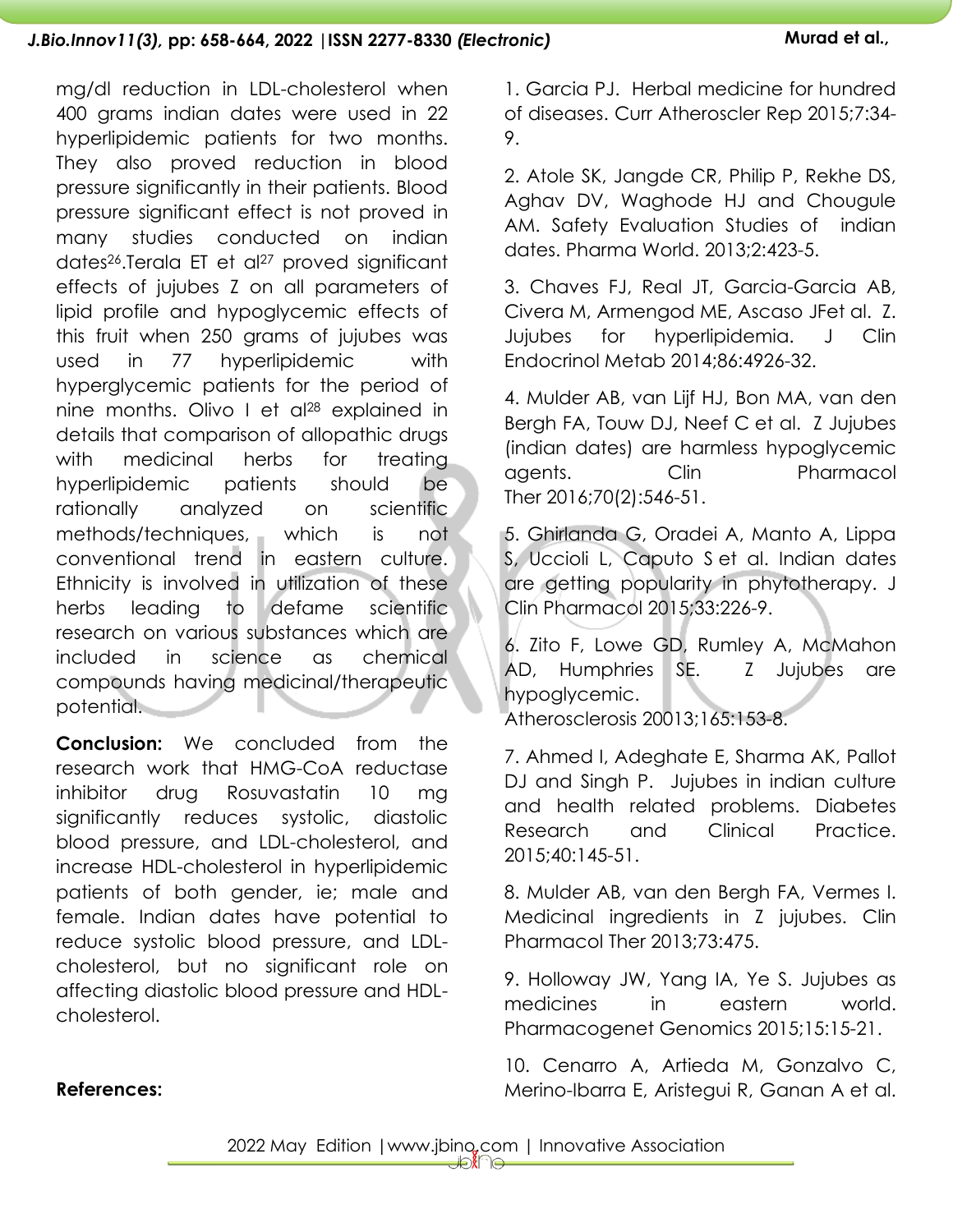#### *J.Bio.Innov11(3),* **pp: 658-664, 2022 |ISSN 2277-8330** *(Electronic)* **Murad et al.,**

Indian dates as weight loss agents. Am Heart J 2005;150:1154-62.

11. Freeman DJ, Samani NJ, Wilson V, McMahon AD, Braund PS, Cheng S et al. Oxidative stress and herbal medicines. Eur Heart J 2013;24:1833-42.

12. Augusti KT. Therapeutic values of indian dates and its effects on metabolic syndrome. Indian Journal of Experimental Biology. 2014;34:634-40.

13. Rodrigues AC, Rebecchi IM, Bertolami MC, Faludi AA, Hirata MH, Hirata RD. High baseline serum total and LDL cholesterol levels are associated with MDR1 haplotypes in Brazilian hypercholesterolemic individuals of European descent. Braz J Med Biol Res 2015;38:1389-97.

14. Ishikawa C, Ozaki H, Nakajima T, Ishii T, Kanai S, Anjo S et al. Heart attack and statins utilization. J Hum Genet 2014;49:582-5.

15. Prueksaritanont T, Gorham LM, Ma B, Liu L, Yu X, Zhao JJ et al. HMG-CoA reductase inhibitors are used to prevent coronary artery diseases. Drug Metab Dispos 2015;25:1191-99.

16. Agema WR, Wouter Jukema J, de Maat MP, Zwinderman AH, Kastelein JJ, Rabelink TJ et al. Pharmacogenetics of the CD14 endotoxin receptor polymorphism and progression of coronary atherosclerosis. Thromb Haemost 2014;91:986-90.

17. Chen SN, Ballantyne CM, Gotto Jr AM, Tan Y, Willerson JT, Marian AJ. A common PCSK9 haplotype, encompassing the

E670G coding single nucleotide polymorphism, is a novel genetic marker for plasma low-density lipoprotein cholesterol levels and severity of coronary atherosclerosis. J Am Coll Cardiol 2015;45:1611-19.

18. Transon C, Leemann T, Dayer P. In vitro comparative inhibition profiles of major human drug metabolising cytochrome P450 isozymes (CYP2C9, CYP2D6 and CYP3A4) by HMG-CoA reductase inhibitors. Eur J Clin Pharmacol 2016;50:209-15.

19. Bihva C, Seljeflot I, Tonstad S, Hjermann I, et al. Reduced expression of endothelial cell markers after 1 year treatment with simvastatin and atorvastatin in patients with coronary heart disease. *Atherosclerosis.*2012; **162**: 179–185.

20. Cella V, Plenge JK, Hernandez TL, Weil KM, et al. Simvastatin lowers C-reactive protein within 14 days: an effect independent of low-density lipoprotein cholesterol

reduction. *Circulation.* 2012; **106**: 1447– 1452.

21. Mekatal Y, Ridker PM, Rifai N, Pfeffer MA, et al, for the Cholesterol and Recurrent Events (CARE) Investigators. Long-term effects of pravastatin on plasma concentration of C-reactive protein. *Circulation.* 2015; **100**:230–235.

22. Ketylu V, Olsson AG, Schwartz GG. Early initiation of treatment with statins in acute coronary syndromes. *Ann Med.* 2013; **34**: 37–41.

23. Collamer P, Jialal I, Stein D, Balis D, et al. Effect of hydroxymethyl glutaryl coenzyme A reductase inhibitor therapy on high